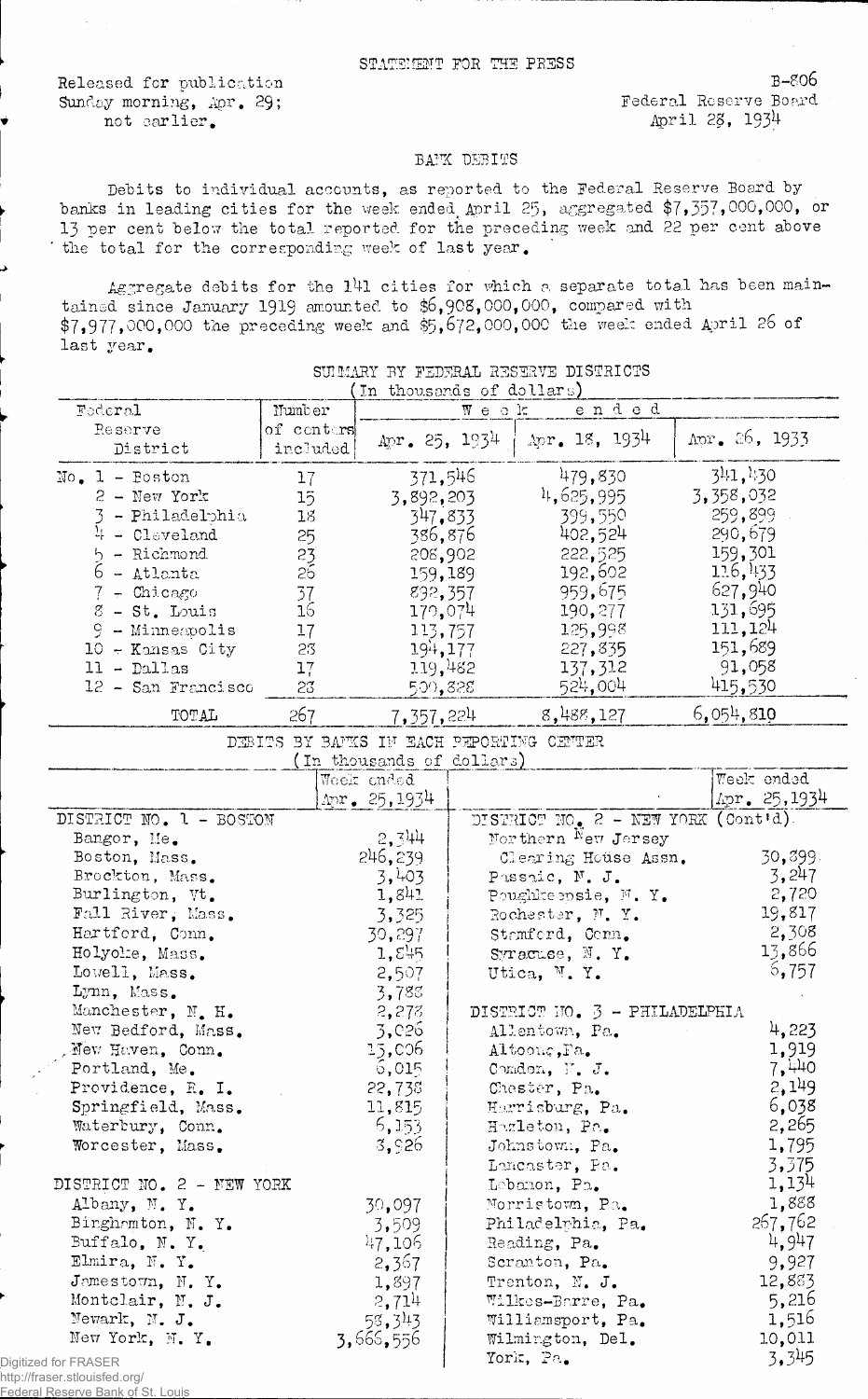DEBITS BY BANKS IN EACH REPORTING CENTER

 $\sigma_{\rm{max}}$ 

 $\mathcal{A}$ 

|                            |                 | (In thousands of dollars)           | $B-806a$ ,      |
|----------------------------|-----------------|-------------------------------------|-----------------|
|                            | Week ended      |                                     | Weelt ended     |
|                            | Apr. $25, 1934$ |                                     | Apr. $25, 1934$ |
| DISTRICT NO. 4 - CLEVELAND |                 | DISTRICT NO. $6 - ATLANTA$ (Contid) |                 |
| Akron, Ohio                | 11,141          | Elberton, Ga.                       | 145             |
| Butler, Pa.                | 1,484           | Hattiesburg, Miss.                  | 860             |
| Canton, Ohio               | 5,883           | Jackson, Miss.                      | 3,957           |
| Cincinnati, Ohio           | 54,345          | Jacksonville, Fla.                  | 10,025          |
| Cleveland, Ohio            | 95,794          | Knoxville, Tenn.                    | 3,858           |
| Columbus, Ohio             | 25,950          | Macon, Ga.                          |                 |
| Dayton, Chio               | 9,039           |                                     | 2,296           |
| Erie, Pa.                  | 3,860           | Meridian, Miss.                     | 1,638           |
| Franklin, Pa.              | 660             | Micmi, Fla.                         | 5,897           |
| Greensburg, Pa.            |                 | Mobile, Ala.                        | 5,139           |
|                            | 1,046           | Montgomery, Ala.                    | 3,593           |
| Hamilton, Ohio             | 1,804           | Nashville, Tenn.                    | 14,544          |
| Homestead, Pa.             | 456             | Nevman, Ga.                         | 279             |
| Lexington, Xy.             | 2,871           | New Orleans, La.                    | 34,140          |
| Lima, Ohio                 | 1,669           | Pensacola, Fla.                     | 1,378           |
| Lorain, Ohio               | 473             | Savannah, Ga.                       | 6,270           |
| Middletown, Ohio           | 1,382           | Tampa, Fla.                         | 4,979           |
| Oil City, Pa.              | 1,621           | Valdosta, Ga.                       | 622             |
| Pittsburgh, Pa.            | 123,679         | Vicksburg, Miss.                    | 993             |
| Springfield, Ohio          | 2,534           |                                     |                 |
| Steubenville, Ohio         | 1,189           | DISTRICT NO. 7 - CHICAGO            |                 |
| Toledo, Ohio               | 23,527          | Adrian, Mich.                       |                 |
| Warren, Ohio               | 1,247           | Aurora, Ill.                        | 491             |
| Wheeling, W. Va.           | 6,470           | Battle Creek, Mich.                 | 1,235           |
| Youngstown, Ohio           | 7,378           |                                     | 1,382           |
| Zanesville, Ohio           | 1,374           | Bay City, Mich.                     | 1,499           |
|                            |                 | Bloomington, Ill.                   | 1,860           |
| DISTRICT NO. 5 - RICHMOND  |                 | Cedar Rapids, Ia.                   | 3,773           |
|                            |                 | Champaign-Urbana, Ill.              | 1,348           |
| Asheville, N. C.           | 1,883           | Chicago, Ill.                       | 550,053         |
| Baltimore, Md.             | 68,369          | Clinton, Ia.                        | 1,027           |
| Charleston, S. C.          | 2,722           | Danville, Ill.                      | 1,643           |
| Charleston, W. Va.         | 9,527           | Davenport, Ia.                      | 3,080           |
| Charlotte, N. C.           | 10,494          | Decatur, Ill.                       | 2,194           |
| Columbia, S. C.            | 3,910           | Des Moines, Ia.                     | 14,920          |
| Cumberland, Md.            | 1,175           | Detroit, Mich.                      | 160,945         |
| Danville, Va.              | 967             | Dubuque, Ia.                        | 1,596           |
| Durham, N. C.              | 4,08%           | Flint, Mich.                        | 4,785           |
| Greensboro, N. C.          | 2,795           | Fort Wayne, Ind.                    | 4,915           |
| Greenville, S. C.          | 3,035           | Gary, Ind.                          | 1,713           |
| Hagerstown, Md.            | 1,347           | Grand Rapids, Mich.                 | 8,527           |
| Huntington, W. Va.         | 2,349           | Green Bay, Wis.                     |                 |
| Lynchburg, Va.             | 2,857           | Hammond, Ind.                       | 2,087           |
| Newport News, Va.          | 1,222           | Indianapolis, Ind.                  | 631             |
| Morfolk, Va.               | 8,838           | Jackson, Mich.                      | 27,917          |
| Portsmouth, Va.            | 757             | Kalamazoo, Mich.                    | 1,935           |
| 54<br>Raleigh, N. C.       | 5,974           | Lansing, Mich.                      | 2,980           |
| Richmond, Va.              |                 |                                     | 3,581           |
| Rosnoke, Va.               | 25,332          | Manitowoc, Wis.                     | 1,297           |
| Washington, D. C.          | 4,233           | Muson City, Iowa                    | 1,669           |
|                            | 39,443          | Milwaukee, Wis.                     | 43,739          |
| Wilmington, N. C.          | 1,995           | Moline, Ill.                        | 736             |
| Winston-Salem, N. C.       | 5,775           | Muscatine, Iowa                     | 580             |
|                            |                 | Oshkosh, Wis.                       | 1,594           |
| DISTRICT NO. 6 - ATLANTA   |                 | Pecria, Ill.                        | 8,469           |
| Albany, Ga.                | 439             | Rockford, Ill.                      | 3,542           |
| Atlanta, Ga.               | 29,055          | Saginaw, Mich.                      | 3,372           |
| Augusta, Ga.               | 3,690           | Sheboygan, Wis.                     | 1,947           |
| Birmingham, Ala.           | 16,735          | Sioux City, Iowa                    | 6,901           |
| Brunswick, Ga.             | 452             | South Bend, Ind.                    | 5,628           |
| Chattanooga, Tenn.         | 5,595           | Springfield, Ill.                   |                 |
| Columbus, Ga.<br>المتمو    | 2,135           | Terre Haute, Ind.                   | 3,575           |
| Dothan, Ala.               | 325             | Waterloo, Iowa                      | 3,690           |
|                            |                 |                                     | 2,316           |

 $\mathbb{R}^2$